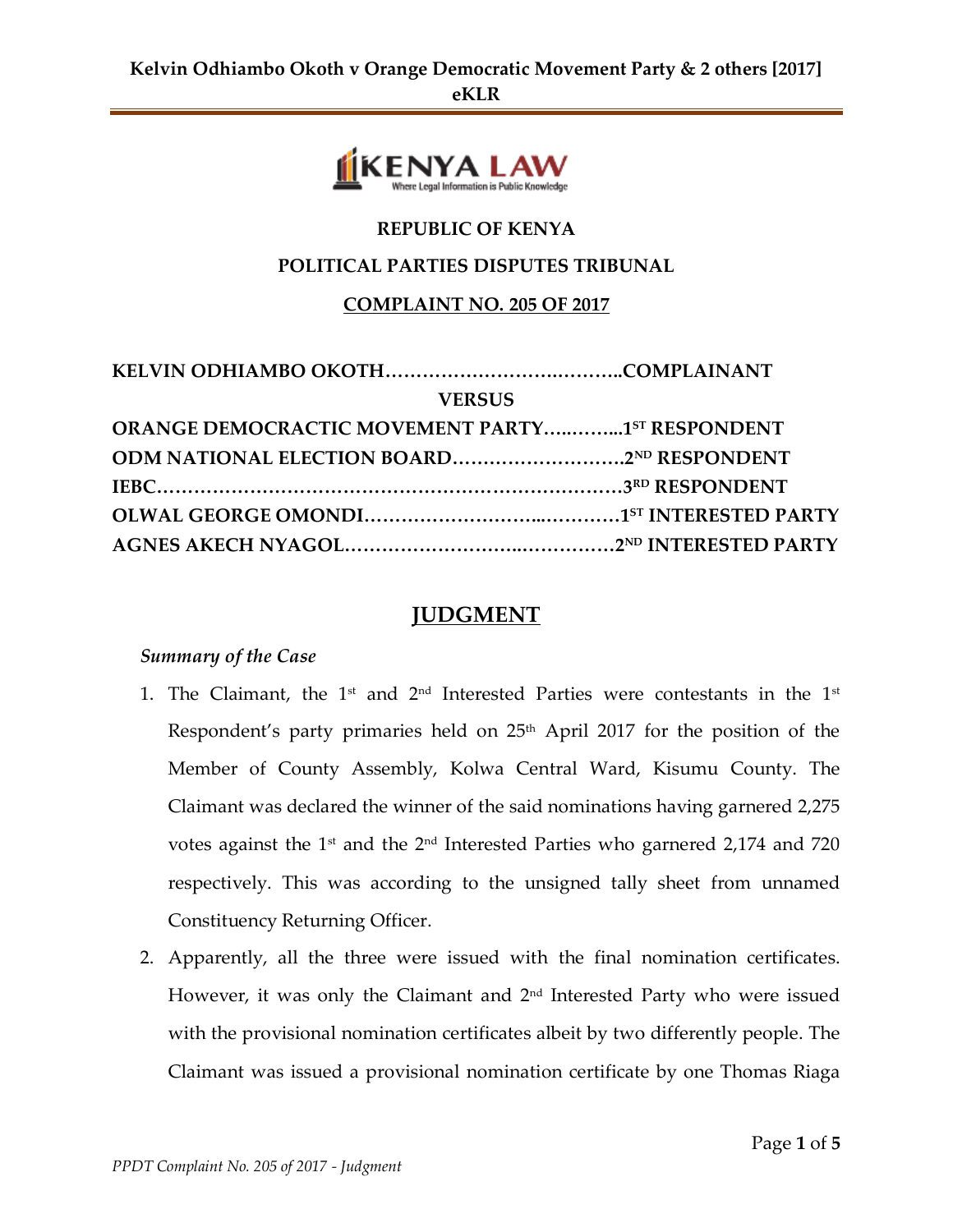while the 2<sup>nd</sup> Interested Party got hers from one Bethuel Milando. Both Thomas Riaga and Bethuel Milando purported to be Kisumu East Constituency Returning Officer.

- 3. The Claimant vide a letter dated  $5<sup>th</sup>$  May 2017 complained to the 1<sup>st</sup> Respondent's National Elections Board, which letter was never acted upon. The Claimant has now approached this Tribunal for the following reliefs:
	- a) A declaration that the Claimant is the bone fide  $1<sup>st</sup>$  Respondent's nominee for the position of the Member of County Assembly, Kolwa Central Ward, Kisumu County.
	- b) A permanent injunction to restrain the  $1<sup>st</sup>$  and the  $2<sup>nd</sup>$  Respondent from presenting the name of the Interested Parties to the 3rd Respondent as the nominee for Kolwa Central Ward.
- 4. In reply, the 1<sup>st</sup> and the 2<sup>nd</sup> Interested Parties have also alleged being winners for the position of the Member of County Assembly, Kolwa Central Ward, Kisumu County.

# *Issues for Determination*

5. The primary issue is whether the  $1<sup>st</sup>$  Respondent's party primaries for the position of the Member of County Assembly, Kolwa Central Ward, Kisumu County were credible.

# *Analysis*

6. This issue calls into the question the credibility of the  $1<sup>st</sup>$  Respondent's nomination process to determine the nominee for the position of the Member of County Assembly, Kolwa Central Ward. Credibility of an election process is one crucial conditions that must be satisfied in order for an election exercise to be said to have been free and fair. Other requirements include the electors being allowed to vote through secret balloting, free from violence, intimidation and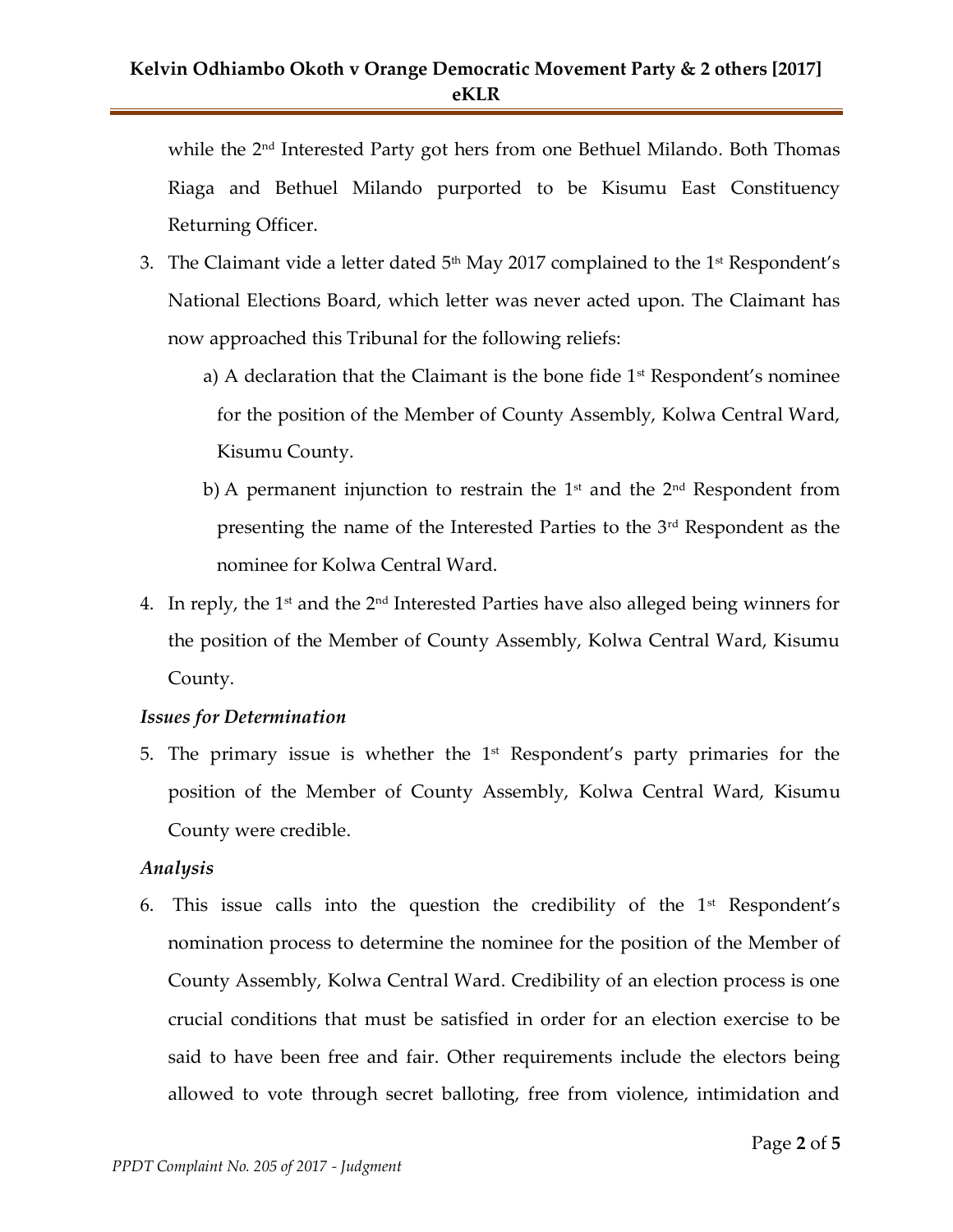improper influence or corruption, conducted by an independent body, transparent and administered in an impartial, neutral, efficient, accurate and accountable manner.

- 7. These requirements also underlie the citizens' rights and freedoms contained in *Article 38* of the *Constitution of Kenya, 2010,* and as such, are binding on a political party's nomination exercise. *Article 38* guarantees the right of every citizen to make political choices, which includes the rights to form and participate in the activities of a political party. In this regard, one has the right to take part in a free, fair and regular elections based on universal suffrage and the free expression of will to vie for any office of any political party to which such a person is a member.
- 8. To this end, *Article 91 (1) (d)* of the Constitution specifically obligates political parties in Kenya to abide by the democratic principles of good governance, promote and practice democracy through regular, fair and free elections within the party. To fulfil these constitutional requirements, *section 9* of the *Political Parties Act, 2011* read together with the *Second Schedule* of the same sets out the key issues that must be contained in the constitutions of all duly registered political parties in Kenya.
- 9. The relevant point for our purposes in the matter is the rule that a political party constitution must establish guidelines for, among other things, the nomination of candidates for elections. The  $1<sup>st</sup>$  Respondent's nomination rules also guarantee the rights and freedoms of their members to a free, fair and credible elections. Indeed, it is not in doubt that  $1^\text{st}$  Respondent conducted party primaries on  $25^\text{th}$ April 2017 with the goal to determine the nominee for the County Assembly Member, Kolwa Central Ward, Kisumu County.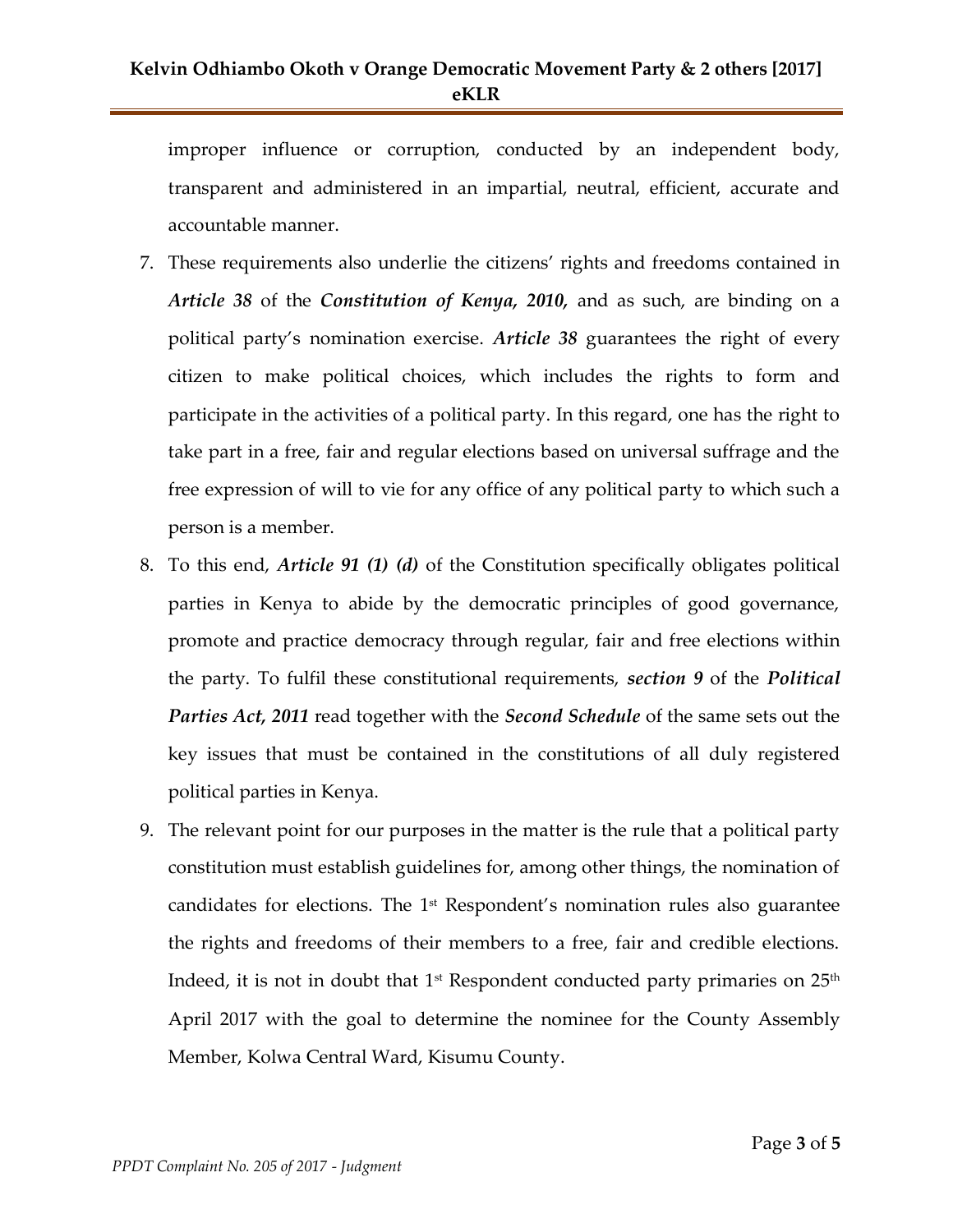# **Kelvin Odhiambo Okoth v Orange Democratic Movement Party & 2 others [2017] eKLR**

- 10. As a political party that is duly registered in Kenya, the  $1<sup>st</sup>$  Respondent owed to its members the obligation to conduct a free, fair and credible nomination process. This meant, among other things, that the exercise ought to have been credible and accurate results of the same recorded by the Returning Officer.
- 11. Upon the perusal of the evidence before us, the identity of the Returning Officer for Kisumu East Constituency is not clear. It is also difficult to tell whether the tallied results from the unsigned tally sheet were indeed true. In a nutshell, we were unable to find any credible evidence to support the contention that Returning Officer accurately recorded the results of the nomination.
- 12. For this reason, it is difficult verifying the results alleged by the Claimant, the  $1<sup>st</sup>$ and 2nd Interested Parties. Put differently, it is not clear as to who, among the Claimant, the  $1<sup>st</sup>$  and the  $2<sup>nd</sup>$  Interested Parties won the  $1<sup>st</sup>$  Respondent's nomination exercise for the position of the County Assembly Member, Member, Kolwa Central Ward, Kisumu County.

#### *Orders*

- 13. In the premises, this Tribunal orders as follows:
	- *a) That the Claimant's case be and is hereby dismissed.*
	- *b) That the 1st Respondent be and is hereby restrained from issuing the final nomination certificate to any person for the position of the Member of County Assembly, Kolwa Central Ward, Kisumu County.*
	- *c) That, in the event that the 1st Respondent has issued the final nomination certificate to any individual for the position of the Member of County Assembly, Kolwa Central Ward, Kisumu County the same is hereby declared null and void.*